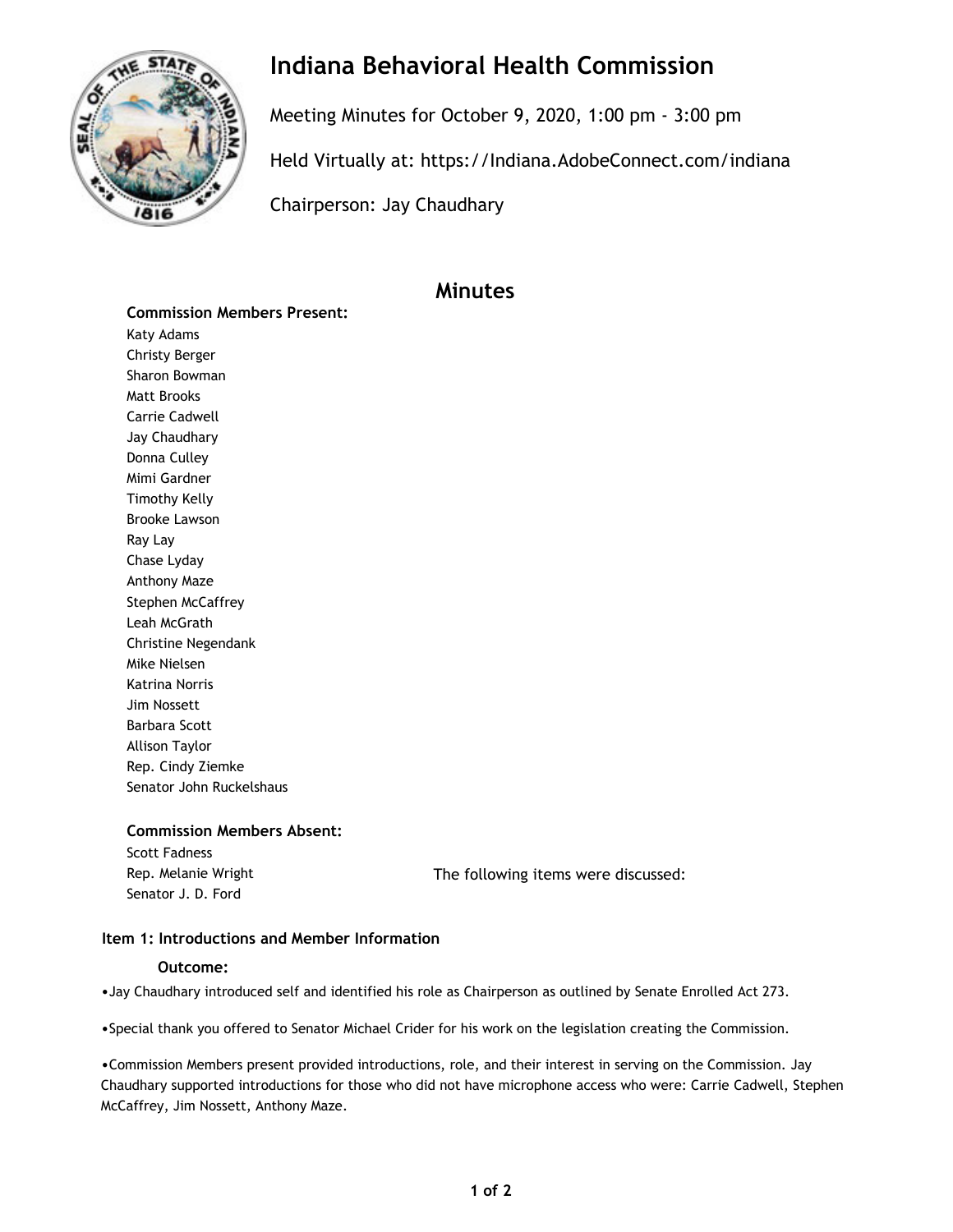#### **Item 2: Commission Purpose Outcome:**

•Jay Chaudhary presented Senate Enrolled Act 273 timeline and reporting requirements.

- o Interim Report presented to Commission Members
- o Two Commission Members moved to approve the Interim Report, none opposed. There were no abstentions.
- o **The Interim Report was approved.**

#### **Item 3: Commission Planning**

#### **Outcome:**

•Jay Chaudhary provided an overview of a survey to be distributed to Commission Members to further information gather on areas of action required in Senate Enrolled Act 273. Commission Members declined questions regarding the survey.

•The Commission engaged in a targeted brainstorming discussion each identifying three priority areas.

#### **See the discussion outcomes in Addendum A to support goal planning.**

#### **Item 4: Future Meetings**

#### **Outcome:**

•The next meeting is Wednesday, December 2, 2020 from 1pm – 3pm.

•The Commission Members requested an alternative platform format due to technology barriers.

•Consider goal development with a focus on cultural awareness and elimination of disparities

#### **Outcomes of Today's Meeting**

• The required Interim Report was approved.

#### **Follow-up Action Items:**

•Completion of the Commission Member survey for goal development.

*A recording of the meeting is available upon request. Please submit your request to Jocelyn Piechocki at [jocelyn.piechocki@fssa.in.gov.](mailto:jocelyn.piechocki@fssa.in.gov)*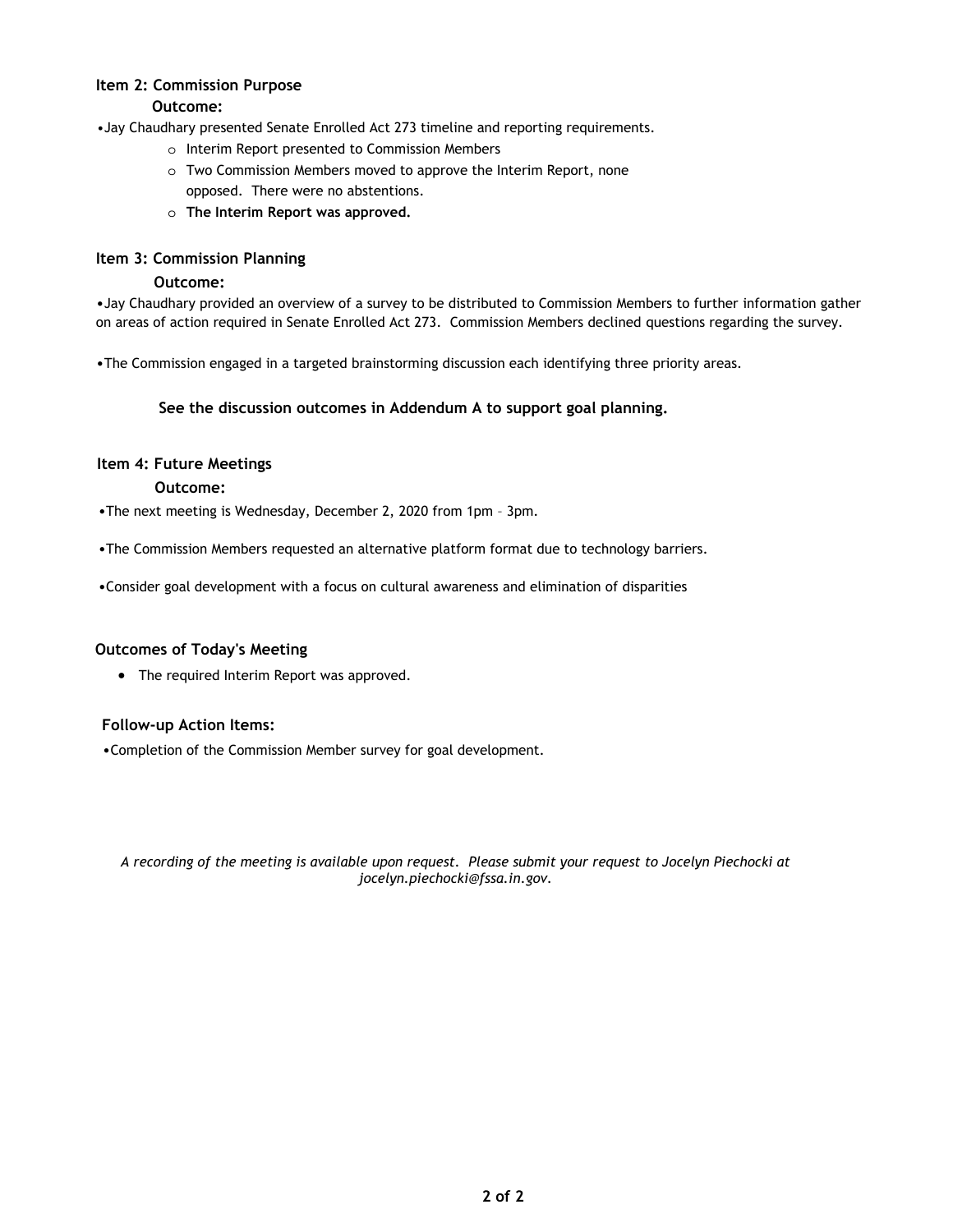# **Addendum A**

|                                                                      |                                                                                                                                                                                                                                                                                  | Member                                                                                                                          |                                                                                                            |
|----------------------------------------------------------------------|----------------------------------------------------------------------------------------------------------------------------------------------------------------------------------------------------------------------------------------------------------------------------------|---------------------------------------------------------------------------------------------------------------------------------|------------------------------------------------------------------------------------------------------------|
| <b>Mentioned Priority</b>                                            | Underlying and/or Associated Issues                                                                                                                                                                                                                                              | Endorsement                                                                                                                     | <b>Notes</b>                                                                                               |
| Increased county council<br>involvement in Stepping<br>Up Initiative | Increase access to services for incarcerated<br>individuals<br>Decrease inappropriate referral of folks experiencing<br>mental health symptoms into the carceral system<br>Specialized shelters to address needs of populations<br>unable to integrate into the larger community | Ray Lay<br><b>Katy Adams</b><br><b>Timothy Kelly</b>                                                                            | Marion, Johnson, and Vandenberg only<br>engaged counties                                                   |
| Workforce shortage of<br>mental health<br>professionals              | "Red tape" associated with potential practitioners<br>obtaining licensure<br>Indiana diagnostic permissions stricter than majority<br>of states                                                                                                                                  | Katrina Norris<br><b>Brooke Lawson</b><br>Carrie Caldwell<br><b>Barbara Scott</b><br><b>Katy Adams</b><br><b>Katrina Norris</b> |                                                                                                            |
| Lack of psychiatric<br>services                                      | Lack of preventative services and early intervention<br>services<br>Wait time to access services barrier to shift to<br>prevention focus<br>Lack of addiction treatment for 12+ age group;<br>recovery resources for teens<br>Lack of early intervention for families            | <b>Sharon Bowman</b><br>Leah McGrath<br><b>Jim Nossett</b>                                                                      | Shortening wait times to access<br>services encourages people to seek<br>services sooner - avoiding crisis |
| Ease in treatment access<br>at all levels                            | Integrated service delivery systems<br>Red tape surrounding service billing<br>Decease wait time to access services                                                                                                                                                              | <b>Brooke Lawson</b><br><b>Carrie Caldwell</b><br>Leah McGrath<br><b>Matt Brooks</b><br><b>Timothy Kelly</b>                    |                                                                                                            |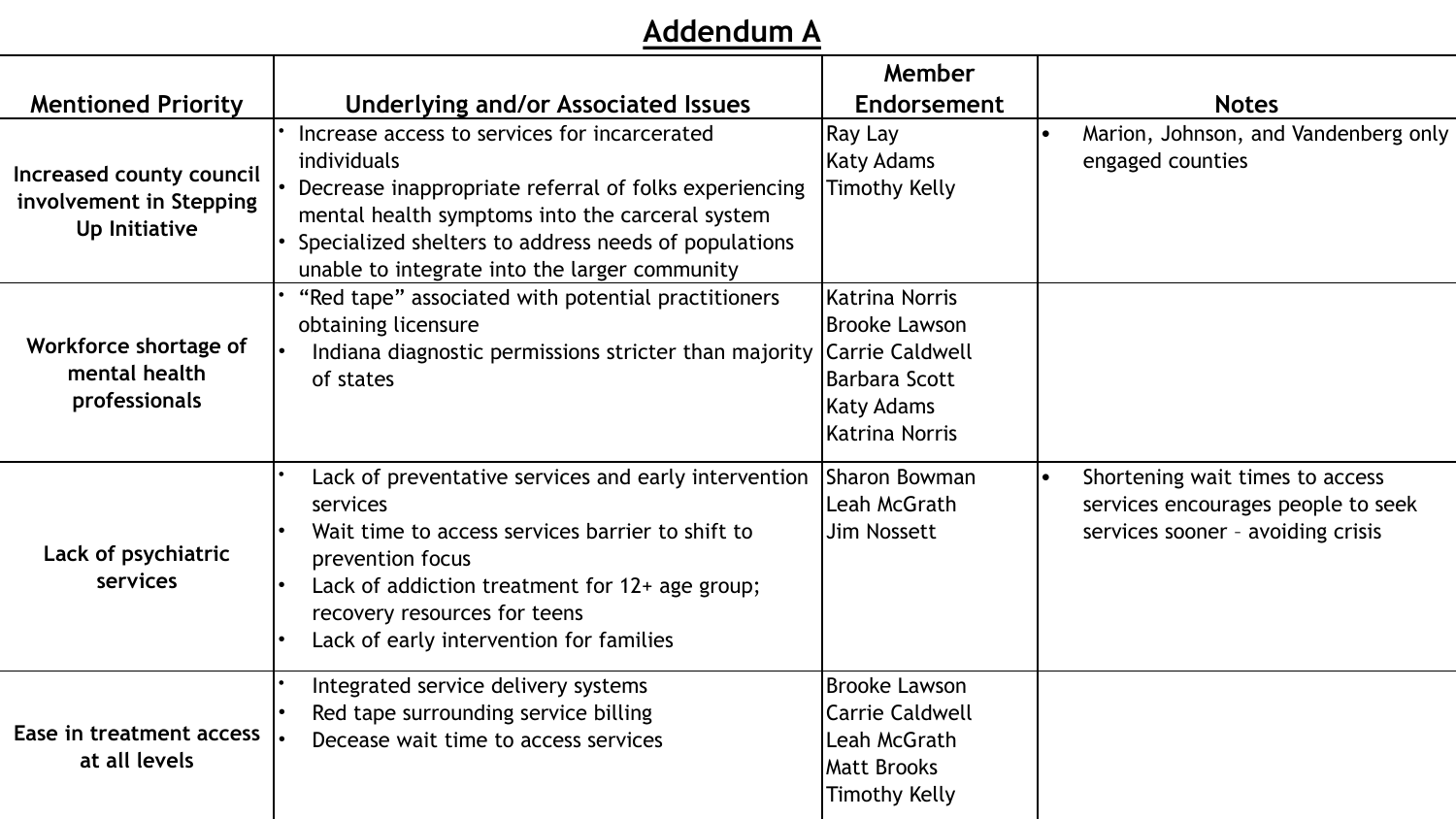| <b>Expansion of services to</b><br>those experiencing a<br>mental health crisis | Expansion of crisis continuum, mobile crisis, and 23-<br>hour observation units, CCBHC in all counties,<br>specialized shelters<br>Mental health emergencies sent to ER must be<br>transferred out and experience a gap in treatment<br>Follow-up plan for individuals provided<br>emergency/on scene crisis evaluations with<br>connection to outpatient services                                             | Carrie Caldwell<br>Katy Adams<br>Jim Nossett                                                                 | IDHS has a paramedicine program -<br>potential avenue for mobile response<br>in Indiana |
|---------------------------------------------------------------------------------|----------------------------------------------------------------------------------------------------------------------------------------------------------------------------------------------------------------------------------------------------------------------------------------------------------------------------------------------------------------------------------------------------------------|--------------------------------------------------------------------------------------------------------------|-----------------------------------------------------------------------------------------|
| <b>Financial sustainability</b>                                                 | Evaluation of usefulness/necessity of extant<br>programs currently using funds<br>Evaluation of the fiscal impact of mental health<br>crises, needs, etc. on other state costs<br>Conceptualization of mental health as an economic<br>investment<br>Overreliance on Medicaid - consider alternative<br>funding and reimbursement avenues and structures<br>and their alignment with state goals and objective | <b>Carrie Caldwell</b><br>Matt Brooks                                                                        |                                                                                         |
| Services across the full<br>spectrum of needs                                   | Gap in services for populations between inpatient<br>and outpatient<br>Collaboration of care between all levels<br>No interim options for patients seeking "next level"<br>of care respective to current situation<br>Require agencies to have connections/partnerships<br>with entities able to provide competent care across<br>entire spectrum of needs if unable to personally<br>provide                  | <b>Brook Lawson</b><br>Carrie Caldwell<br><b>Christine Negendank</b><br>Diane Lamond<br><b>Timothy Kelly</b> | Utilization review process by insurance<br>companies leads to gaps in care              |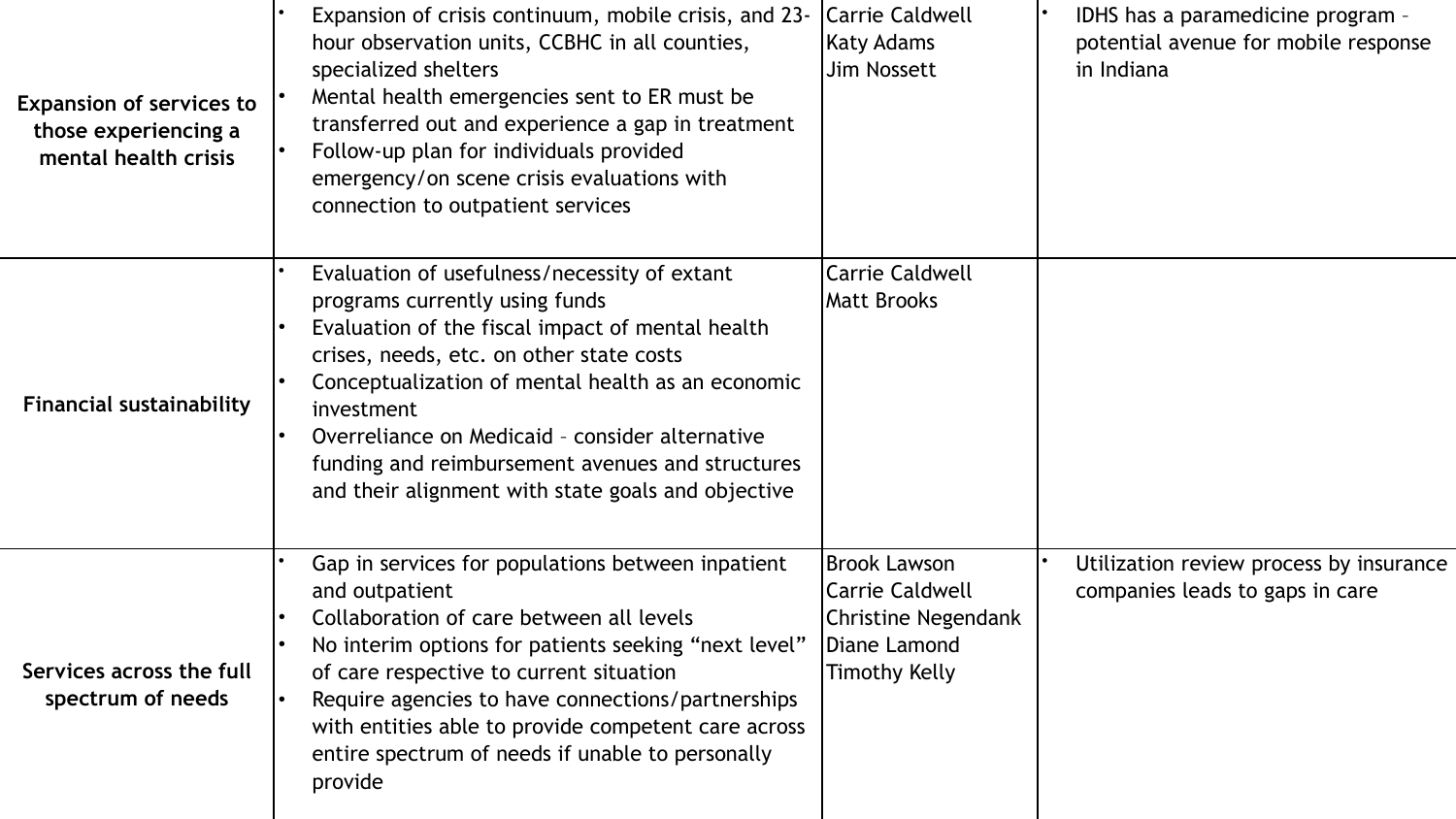| Increase in leveraging of<br>technology                                                 | Technology to address workforce shortages<br>Retention and expansion of telehealth post-COVID                                                                                                                                          | <b>Brooke Lawson</b><br><b>Carrie Caldwell</b><br><b>Jim Nossett</b><br>Nancy Janszen<br><b>Katrina Norris</b> | COVID has revealed infrastructural<br>ability to provide remote services to<br>large number of clients - may<br>experience consumer pushback<br>following rollback efforts post-COVID<br>Border agencies with staff living in<br>other states may experience<br>complication with payout post-COVID<br>Lack of reimbursement for telehealth -<br>antiquated policy |
|-----------------------------------------------------------------------------------------|----------------------------------------------------------------------------------------------------------------------------------------------------------------------------------------------------------------------------------------|----------------------------------------------------------------------------------------------------------------|--------------------------------------------------------------------------------------------------------------------------------------------------------------------------------------------------------------------------------------------------------------------------------------------------------------------------------------------------------------------|
| <b>Expansion of supportive</b><br>housing                                               | Increase in continuity of care through supportive<br>housing<br>Expansion of evidence-based recovery housing<br>programs                                                                                                               | <b>Christine Negendank</b><br>Katy Adams                                                                       | Housing as treatment                                                                                                                                                                                                                                                                                                                                               |
| <b>Outcome and treatment</b><br>collections equity and<br>standardization               | Use of evidence-based treatment<br>Removal of reimbursement for provably detrimental<br>treatment structure<br>No certification necessary for certain services (i.e.<br>sober housing)<br>Reduction in clinical variation of treatment | <b>Timothy Kelly</b>                                                                                           |                                                                                                                                                                                                                                                                                                                                                                    |
| Misuse of emergency<br>departments for mental<br>health and addiction<br>related crises | Use of paramedicine programs to fill need for<br>$\bullet$<br>emergency, on-scene evaluation, treatment, and<br>service connection                                                                                                     | <b>Timothy Kelly</b><br>Jim Nossett                                                                            |                                                                                                                                                                                                                                                                                                                                                                    |